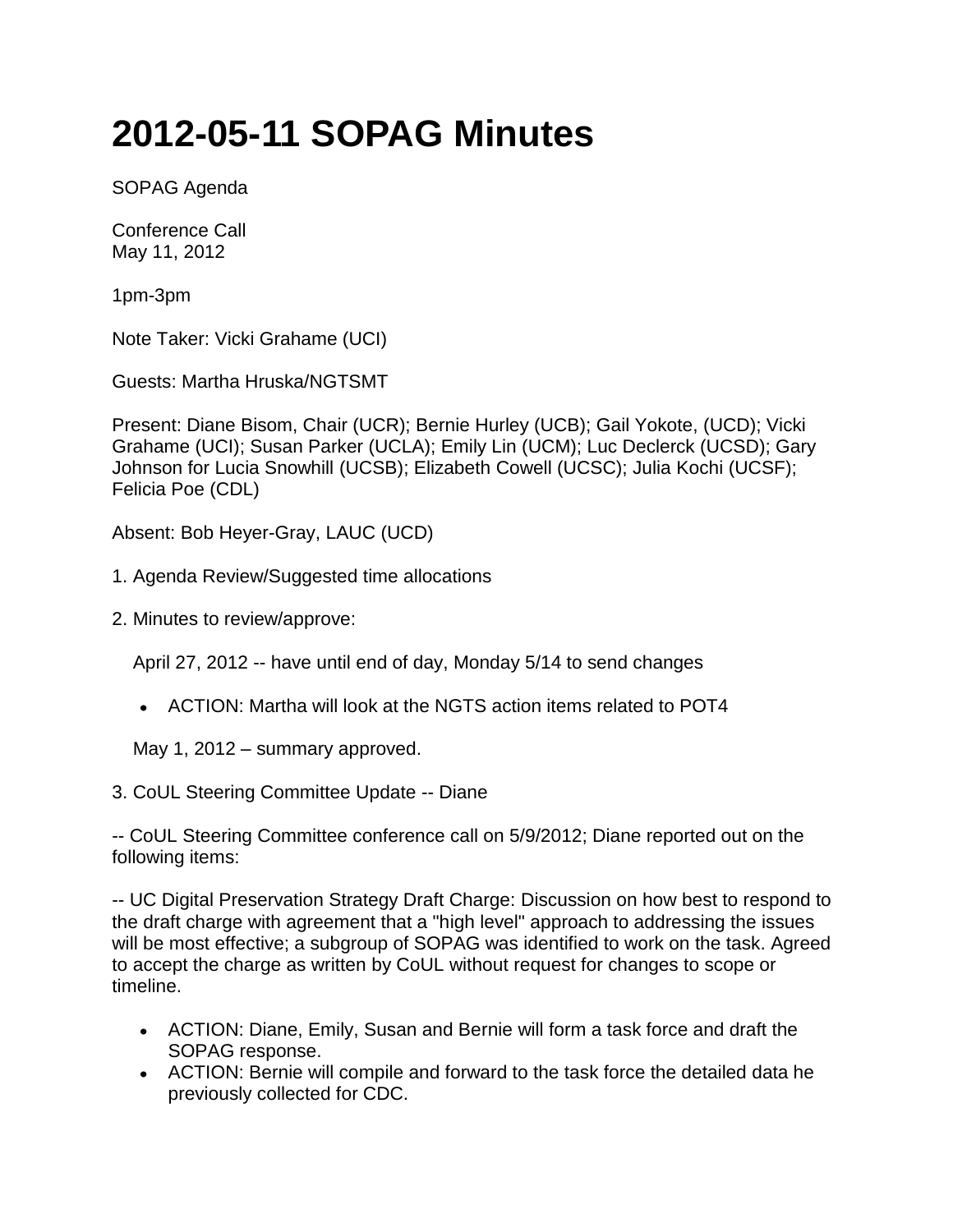- -- SOPAG E-Science/Research Meeting Proposal Approved by CoUL.
	- ACTION: Felicia and Gail will coordinate with the original subgroup (Emily, Susan, Bernie, Luc) to determine the next steps relative to convening a UCL f2f meeting.

--Revised "Financial Infrastructure in Support of Collaboration" on CoUL May 24, 2012 Agenda

4. NGTS MT -- Martha Hruska/Vicki Grahame

- -- Martha and Emily presented at the LAUC Assembly on the NGTS process
- -- Follow-up on scenario planning; MT intends to continue this later this summer

-- Updated Process Steps to Operationalize POT/LT recommendations: reviewed and accepted by SOPAG with the addition of a step between 3b and 3c

- ACTION: Martha will edit the document to include a step to send the recommendations to CoUL if resources are being requested; redistribute edited document to SOPAG.
- 5. Online Education: Update -- Elizabeth, Bob DEFERRED
- 6. Advisory Structure Discussions -- Diane, Elizabeth DEFERRED
- 7. CDL Update -- Felicia DEFERRED
- 8. ACG Updates

## MAG

-- HathiTrust Print Holdings Database Update - Update document provided by Patti Martin and distributed to SOPAG by Diane via email in advance of meeting. Discussion deferred.

-- Future of Melvyl Advisory Group (from Patti Martin's May 9, 2012 email to Diane Bisom). SOPAG discussion resulted in the following:

- 1. SOPAG affirmed that MAG is on a fiscal year July -> June cycle;
- 2. SOPAG agreed to extend MAG charge to June 30, 2013 (original charge established group in November 2011);
- 3. The original MAG charge indicates that the group "will include each of the five ACG Chairs, one SOPAG liaison, and the leader of the CDL Melvyl Operations Team, who will act as convener of the group." Because several of the ACG Chairs cycle out of their role as chair at the end of the fiscal year, there was a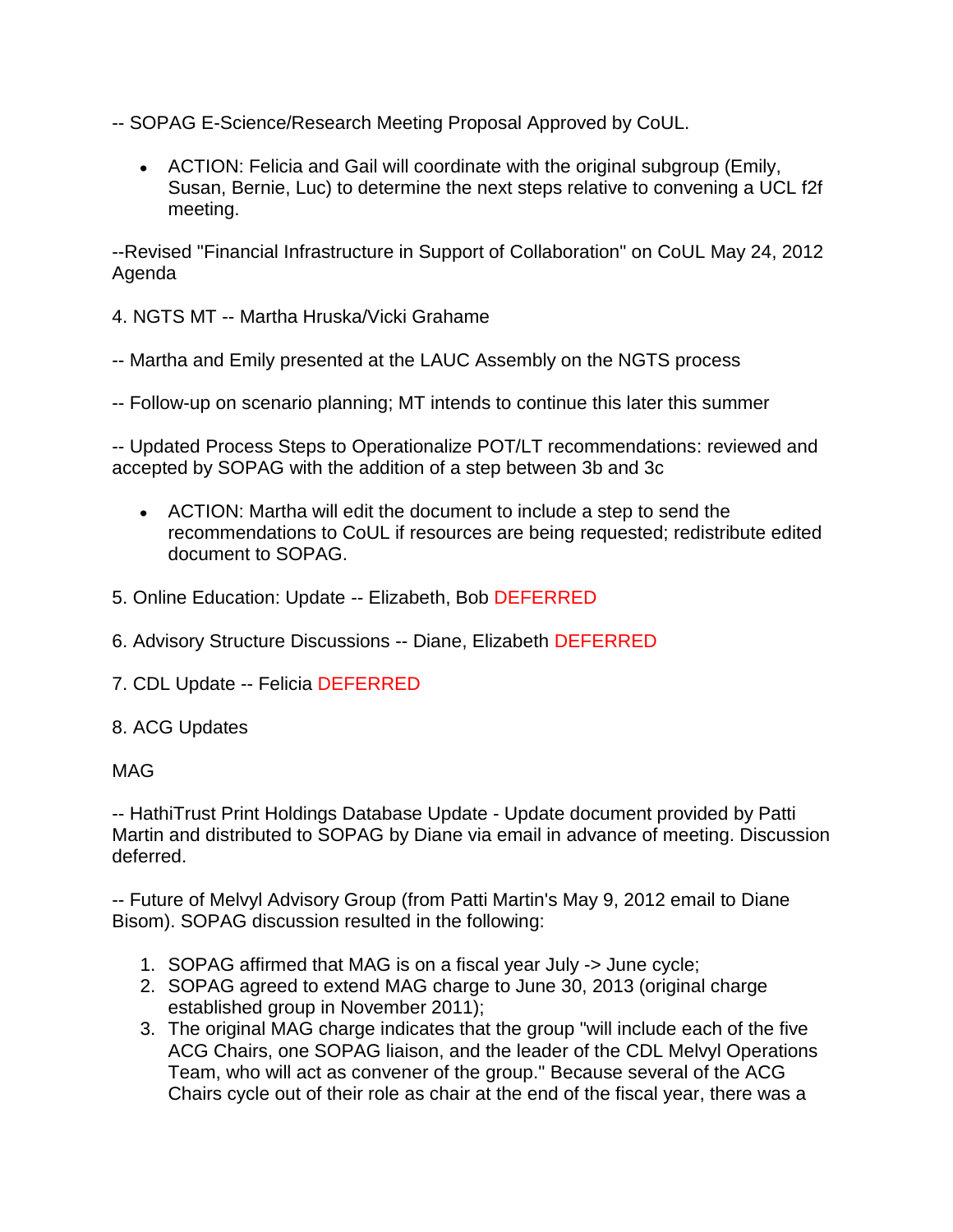question as to whether MAG membership should change, too. SOPAG agreed that for the 2012-2013 year, the composition of MAG may remain as is, and does not need to change to include the incoming ACG chairs. SOPAG will revisit this decision at the end of the 2012/2013 fiscal year.

- 9. SOPAG assignments from CoUL:
	- Online education: March 16, 2012 email (from Ginny Steel to Diane, forwarded to SOPAG)
	- Preservation strategy: Please take a look at this report for background: [http://libraries.universityofcalifornia.edu/sopag/dpac/DPACFinalRep](http://libraries.universityofcalifornia.edu/sopag/dpac/DPACFinalReport.pdf) [ort.pdf](http://libraries.universityofcalifornia.edu/sopag/dpac/DPACFinalReport.pdf)
	- Organizing for "extramural collaborations" (such as West): "CoUL asks SOPAG to consider how shared extramural print collection initiatives might best be organized to ensure collaborative oversight and timely decision-making, with appropriate expertise, authority and accountability." Per CoULSC 5/9/2012: lower priority -- charge will come to SOPAG later.
	- Revision of Financial "SPOT" document (revised documents sent to CoUL 4/19/2012); on CoUL May 24, 2012 Conference Call Agenda.
	- E-Science (from 2/17 meeting): "CoUL directed SOPAG to convene an eresearch discussion, drawing on the ARL e-science project meetings in which the seven ARL campus libraries of UC participated." Draft Meeting Proposal on CoUL's 4/13/2012 Consent Agenda. Approved.

10. Review of Pending Items/Future Agendas:

- HOPS -- ILL Charge/Response (response due September 30, 2011); **Progress Report received October 3, 2011; SOPAG response to HOPs sent 10/31/2011.**
- CDC/GILs -- Gov Docs Charge/Response (Sent to CDC/GIL -- response due September 2011.) Progress Update **received October 27, 2011**. December 19, 2011 email from Lucia to SOPAG: "Denise Stephens, who now is working with GILS along with Ruth Jackson, has indicated that because of the issues around the Federal Depository Library Program policies about regional depositories, we may want to hold off some. I'm trying to verify whether or not this is indeed impacting progress by GILS. I'll send an update when I hear back from Ruth and/or Denise." March 20, 2012 email from Lucia: "There isn't any more info at this point. The process is on hold."
- ACG Reorganization (CoUL Charge to SOPAG) **Pending additional SOPAG discussion/action.**

11. Completed Items:

• SPIPTF Final Report/Response -- ACG Responses received: HOTS; CDC; RSC; NGM; SOPAG Recommendations sent to CoUL 8/29/2011 for CoUL 9/8-9/2011 Meeting; CoUL deferred to 10/6/2011 Conference Call; SOPAG